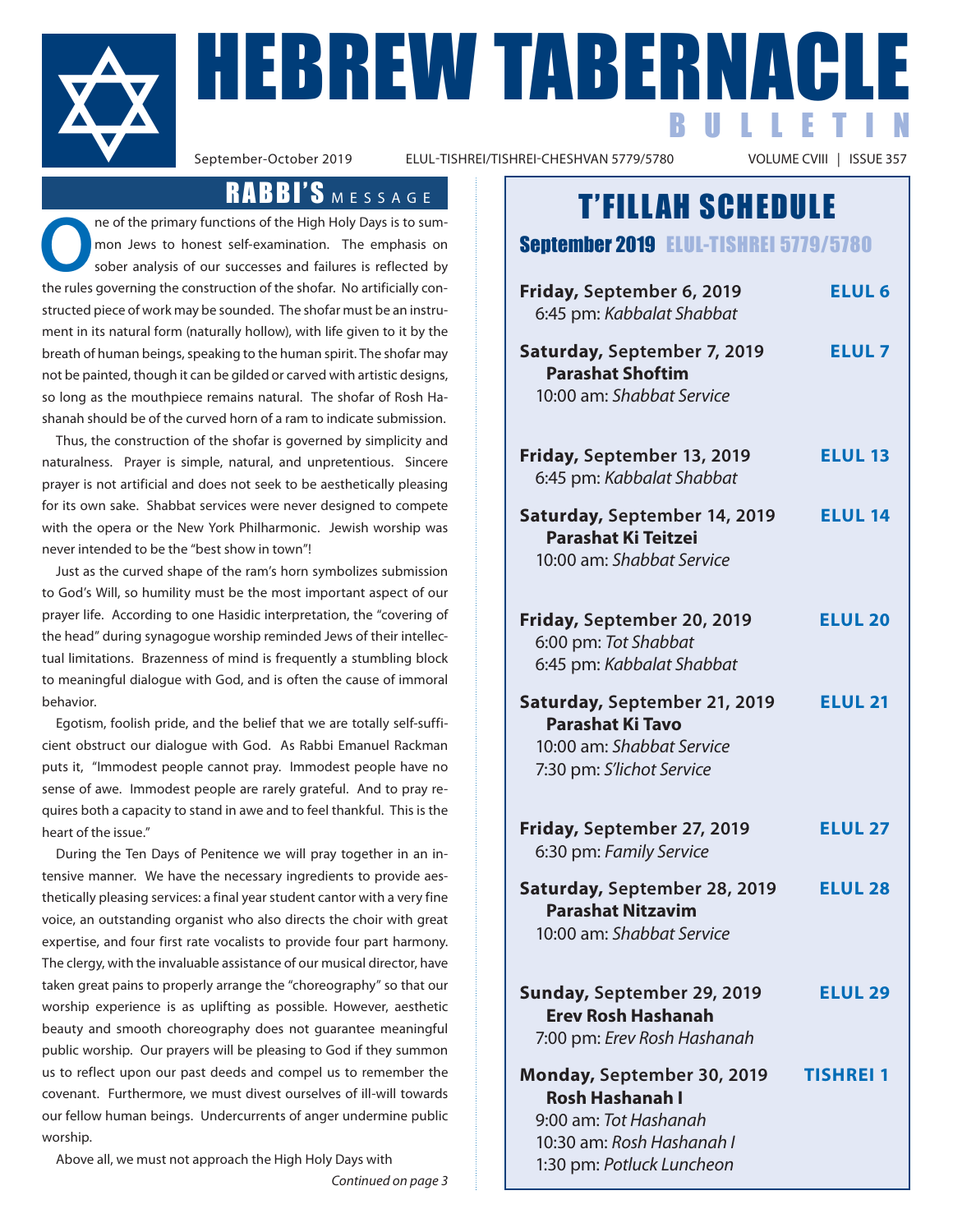

## HEBREW TABERNACLE **CONGREGATION**

 A Liberal Congregation & Progressive Community Center

| rebjeff2028@gmail.com                                                                                     |  |  |
|-----------------------------------------------------------------------------------------------------------|--|--|
|                                                                                                           |  |  |
|                                                                                                           |  |  |
|                                                                                                           |  |  |
| Joanhtpres@gmail.com                                                                                      |  |  |
| dennykelk@gmail.com                                                                                       |  |  |
|                                                                                                           |  |  |
| mkleinnyc@rcn .com                                                                                        |  |  |
|                                                                                                           |  |  |
| jentalansky@gmail.com                                                                                     |  |  |
|                                                                                                           |  |  |
| sarasilver7@gmail.com                                                                                     |  |  |
|                                                                                                           |  |  |
| desma.holcomb@gmail.com                                                                                   |  |  |
|                                                                                                           |  |  |
| susan_gellert@yahoo.com                                                                                   |  |  |
| Diana Douglas Sisterhood President                                                                        |  |  |
| dianaddouglas@hotmail.com                                                                                 |  |  |
| Hilary Zatz Chair, Chesed Committee                                                                       |  |  |
| htoffice@nyc.rr.com                                                                                       |  |  |
| Hebrew School Committee  Sara Silver & Loren Christian<br>Sarasilver7@gmail.com and lchristian@muzosa.com |  |  |
| Harriet Bailer, Diana Douglas & Regina Gradess Gold Wing Curators                                         |  |  |
| EHBailer@aol.com;dianaddouglas@hotmail.com;                                                               |  |  |
| ReginaG99@gmail.com                                                                                       |  |  |
|                                                                                                           |  |  |
| jentalansky@gmail.com<br>Sheldon Koy  Administrative Director/Educator                                    |  |  |
| skhspr@gmail.com                                                                                          |  |  |
|                                                                                                           |  |  |
| htoffice@nyc.rr.com                                                                                       |  |  |
| David Hirsch<br>Bulletin Editor                                                                           |  |  |
| htoffice@nyc.rr.com                                                                                       |  |  |
| Web address: www.hebrewtabernacle.org                                                                     |  |  |

Web address: www.hebrewtabernacle.org Published bi-monthly by the

Hebrew Tabernacle of Washington Heights 551 Fort Washington Avenue New York, NY 10033-1908



**212-568-8304** 212-927-5428 FAX htoffice@nyc.rr.com a member of the Union for Reform Judaism

## October 2019 TESHREI-CHESHVAN 5780

| UGWUGI ZOIS TESHINEEGHESHVAR                  |                   |
|-----------------------------------------------|-------------------|
| Tuesday, October 1, 2019                      | <b>TISHREI 2</b>  |
| <b>Rosh Hashanah II</b>                       |                   |
| 9:00 am: Youth Rosh Hashanah                  |                   |
| 10:30 am: Rosh Hashanah II                    |                   |
| Friday, October 4, 2019                       | <b>TISHREI 5</b>  |
| 6:45 pm: Kabbalat Shabbat                     |                   |
| Saturday, October 5, 2019                     | <b>TISHREI 6</b>  |
| <b>Parashat Vayeilech</b>                     |                   |
| 10:00 am: Shabbat Service                     |                   |
| Tuesday, October 8, 2019                      | <b>TISHREI 9</b>  |
| <b>Erev Yom Kippur</b>                        |                   |
| 7:00 pm: Kol Nidre                            |                   |
| Wednesday, October 9, 2019 TISHREI 10         |                   |
| <b>Yom Kippur</b>                             |                   |
| 9:00 am: Yom Kippur Family Service            |                   |
| 10:30 am: Yom Kippur Service                  |                   |
| 1:00 pm: Afternoon Service                    |                   |
| 3:00 pm: Study Session                        |                   |
| 5:00 pm: Yizkor                               |                   |
| 6:00 pm: Neilah/Havdalah                      |                   |
| Friday, October 11, 2019                      | <b>TISHREI 12</b> |
| 6:45 pm: Kabbalat Shabbat                     |                   |
| Saturday, October 12, 2019                    | <b>TISHREI 13</b> |
| <b>Parashat Ha'Azinu</b>                      |                   |
| 10:00 am: Shabbat Service                     |                   |
| Sunday, October 13, 2019                      | <b>TISHREI 14</b> |
| 6:45 pm: Erev Sukkot                          |                   |
| Monday, October 14, 2019                      | <b>TISHREI 15</b> |
| Sukkot   10:00 am: Sukkot                     |                   |
| Tuesday, October 15, 2019                     | <b>TISHREI 16</b> |
| <b>Sukkot II</b> 10:00 am: Sukkot II          |                   |
| Friday, October 18, 2019                      | <b>TISHREI 19</b> |
| Sukkot V 6:45 pm: Kabbalat Shabbat            |                   |
| Saturday, October 19, 2019                    | <b>TISHREI 20</b> |
| <b>Sukkot VI</b> 10:00 am: Shabbat Service    |                   |
| Monday, October 21, 2019                      | <b>TISHREI 22</b> |
| <b>Sukkot VIII</b>                            |                   |
| 10:00 am: Shmini Atzeret (Including Yizkor)   |                   |
| 6:30 pm: Erev Simchat Torah & HS Consecration |                   |
| Tuesday, October 22, 2019                     | <b>TISHREI 23</b> |
| 10:00 am: Simchat Torah                       |                   |
| Friday, October 25, 2019                      | <b>TISHREI 26</b> |
| 6:00 pm: Tot Shabbat                          |                   |
| 6:45 pm: Kabbalat Shabbat                     |                   |
| Saturday, October 26, 2019                    | <b>TISHREI 27</b> |
| <b>Parashat Bereshit</b>                      |                   |
| 10:00 am: Shabbat Service                     |                   |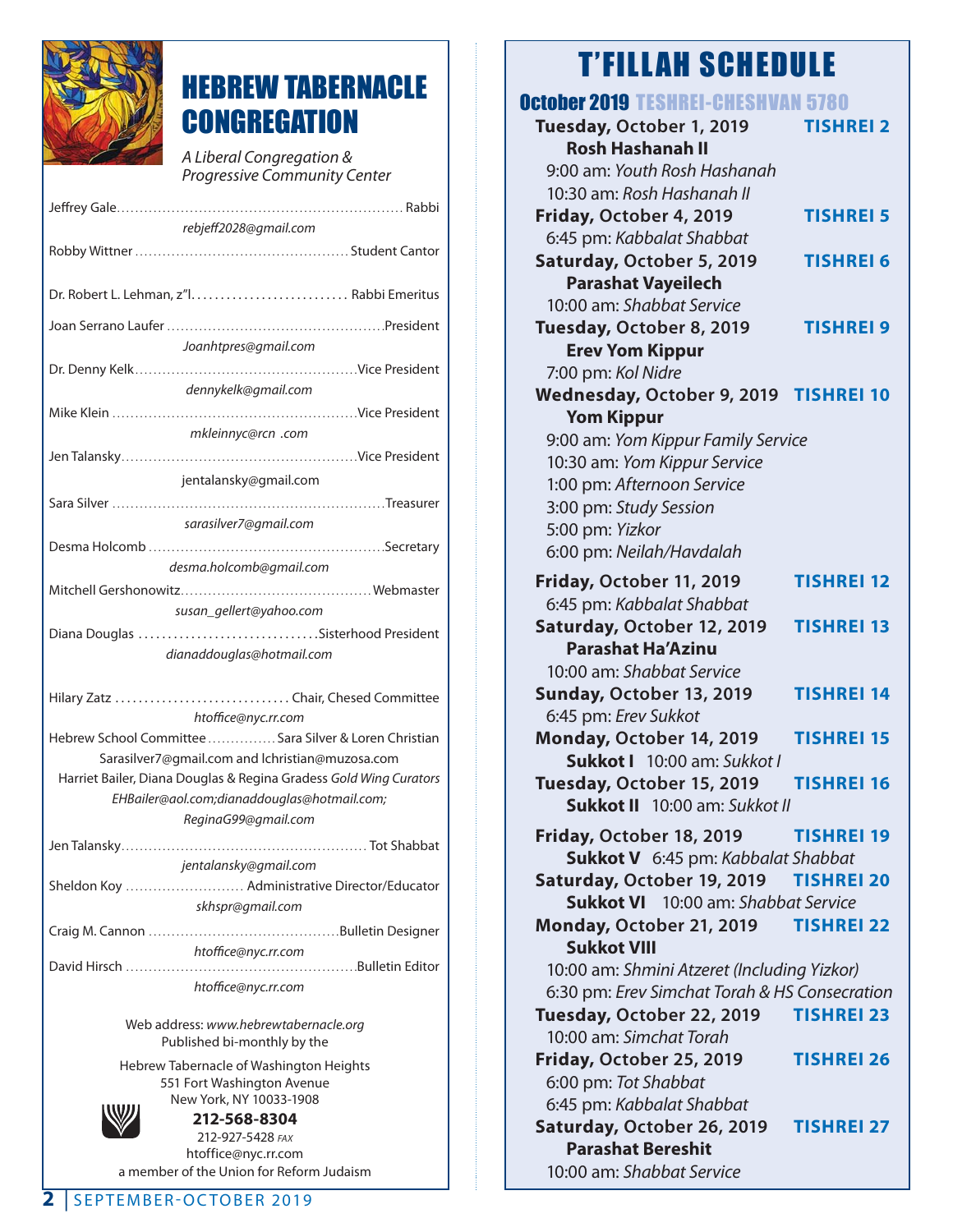#### RABBI'S Message

#### *Continued from page 1*

arrogance and smug satisfaction. Rather, we should meet our Creator with humility. As we seek spiritual refreshment for the coming year, we pray for strength and inspiration to correct our shortcomings and to improve our conduct. Once we cease to become preoccupied with our egos, Godliness can be achieved. The suppression of false pride and vanity is the beginning of religion.

## **Come Learn from Rabbinic Intern Rebecca Hecht**

*at these Fall Services and Simchat Torah* **R** abbinic Intern Rebecca Hecht will be teaching us during these fall services, in collaboration with her mentor, Rabbi Jeffrey Gale, and Student Cantor Robby Wittner. Don't miss these services:

- Shabbat, September 14 Rebecca Hecht will chant Torah and preach (10 am).
- September 20 She will lead Tot Shabbat (6 pm) and an Adult Learning Service for Kabbalat Shabbat (6:45 pm)
- Kabbalat Shabbat, October 11 She will lead an Adult Learning Service (6:45 pm).
- Shabbat, October 12 She will chant Torah and preach (10am).

 Simchat Torah Service, October 21 (Monday) – Rebecca Hecht and Student Cantor Robby Wittner will share the Torah reading. Then our community—and other congregations—will dance and rejoice with the Torahs to live Klezmer music on 185th Street, to celebrate the conclusion (and new beginning) of the annual Torah reading cycle



sentation on the High Holidays, the congregation has the chance to see your loved one and share in your remembrance.

 If you are interested in memorializing your loved one's photograph and name in our Hebrew Tabernacle Memorial Slide Presentation and adding their names to our Yizkor Memorial Book, you need only send a one-time, tax-deductible donation of \$180 per person to participate. This donation will enable your loved ones to appear in the memorial slide presentation in addition to their names' inclusion in each printing of the Yizkor Book of Remembrance in perpetuity. Your contribution also includes your loved ones' names being read at services on the Shabbat of the week of the anniversary of their Yahrzeit every year. If your loved ones' names already appear in our Yizkor Memorial Book and you wish them to be added to our Memorial Slide Presentation, you already qualify. If your loved one is already on the annual Yahrzeit List, a donation of \$55 will add them to the Yizkor Book and, if you wish, to this Memorial Slide Presentation.

**Memorializing**

**Your Loved Ones**

**during Our High Holidays** *By Amy Wittner* **W**hen we hear each loved one's name memorialized during a Yahrzeit, we smile and remember them lovingly. Not everyone in the community will recognize the name and the person. Now, you have the opportunity to change that. During our Memorial Slide Pre-

 To include your family member or other loved one in our visual display, you simply need to send a photograph of the person to the Hebrew Tabernacle at 551 Fort Washington Avenue, New York, New York 10033. Please attach the full name of the person clearly printed and the sponsor's full name. The photo must be between 3" x 5" and 8½" by 11" and **must only have one person in it,** as we do not necessarily know your family and friends. Digitized photos in jpeg format will also be accepted at our email: HebrewTabernacle551@gmail.com. **Please note the deadline for your submissions is September 16, 2019.**

We would love to share in your remembrance. Shanah Tovah!

## **Rita Hamburgh's Monday Evening Exercise Class**

**R** and a popular co-ed exercise<br> **R** class to music for ages 10 to 80+ in the Tabernacle Social Hall on ita Hamburgh, physical therapist, leads a popular co-ed exercise most Monday evenings from 7:00-8:30 PM. The emphasis is on gentle stretching and strengthening of all the muscles.

 First class is free for new attendees. Regular price is \$15—all proceeds are donated to Hebrew Tabernacle. Bring a towel or mat to lie on. Contact HToffice@nyc.rr.com or Rita at hamburg@nyp.org with any questions. New season starts Oct. 28 (after the Jewish Holidays) and continues: Nov. 4, 11, 18 & 25. More dates to come!

*Join our Simchat Torah klezmer celebration!*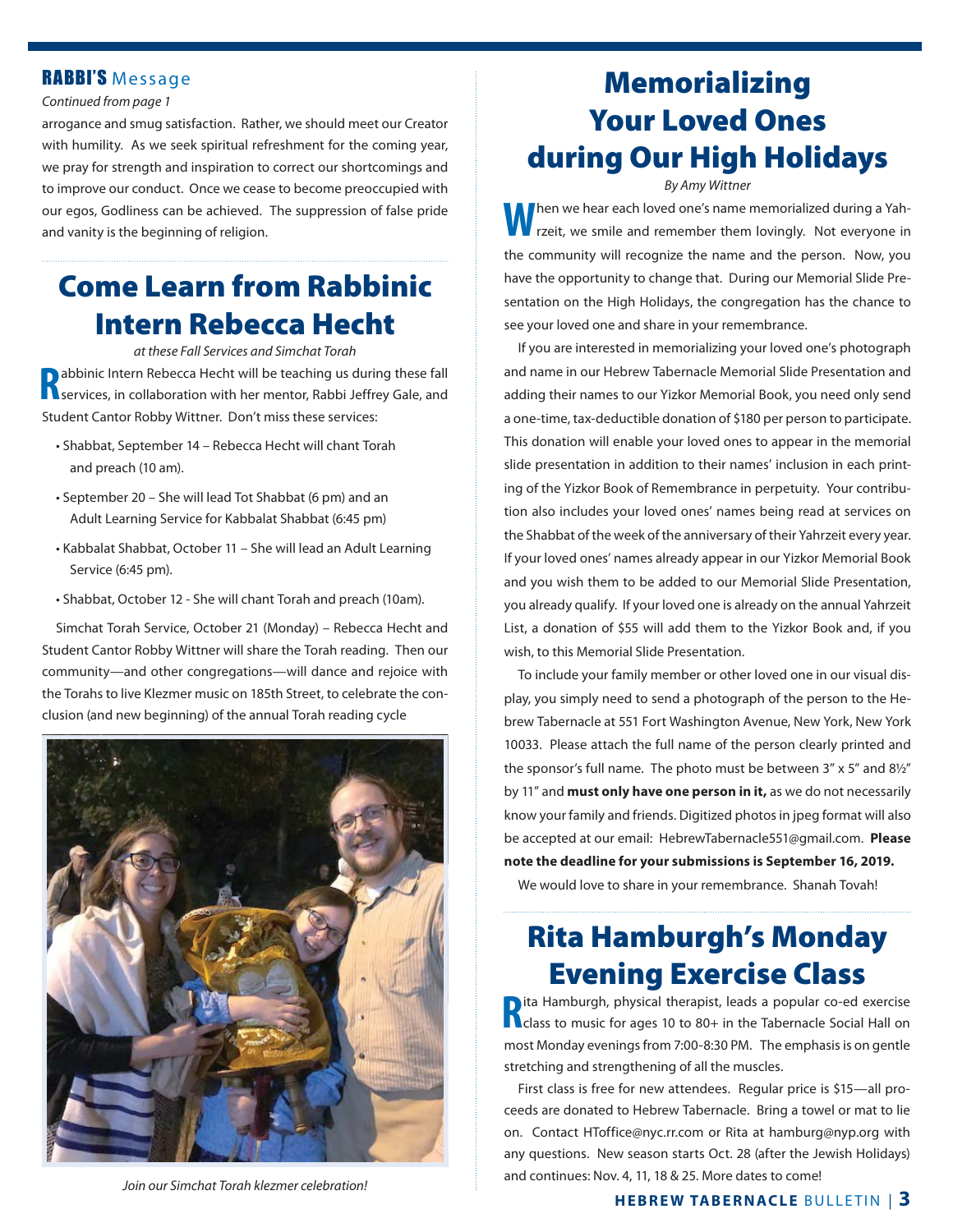# **THANK YOU**



**6/4/19 –8/7/19**

#### **CANTOR'S DISCRETIONARY FUND**

 *received a donation from…*

#### **AIR CONDITIONING RENOVATION FUND**

 *received a donation from…*

#### **GENERAL FUND**

 *received a donation from…* Bella Y. Bankoff **In memory of William Bankoff In memory of William Bankoff** Jeff & Marjorie Bauml **In Markow Communist Communist Communist Communist Communist Communist Communist Communist Communist Communist Communist Communist Communist Communist Communist Communist Communist Communist Communist**  Hilda Blum In memory of Gary Blum Martin Friedman **In Martin Friedman** In memory of Karl Friedman Ellen Gross<br>
Peter & Suzanne Grumbacher<br>
Peter & Suzanne Grumbacher<br>
In memory of Else & Ernst ( Mark & Rita Hamburgh **In Mark & Rita Hamburgh In memory of Max Hamburgh** William Heinz **In Market and American** In memory of Lottie Maienthau Eve Leopold & Marvin Reinheimer In memory of Rita Leopold Mark Meyer **In memory of Paul Meyer** In memory of Paul Meyer Margot Oppenheimer **In memory of Lore Reutlinger** In memory of Lore Reutlinger Rhoda Rosenthal **In memory of Manfred Rosenthal In memory of Manfred Rosenthal** Gary & Miriam Lacob Stix **In memory of Philip Lacob**  Vera Strauss In memory of Otto Strauss Vicki Tobar In memory of Elisabeth Tobar Renee Toueg **In memory of Dr. Elie Toueg** Kurt & Anita Vooss **In memory of Clementine Vooss** In memory of Clementine Vooss Eva Zirkl **In memory of Ernest Zirkl** 

#### **GENERAL FUND – MISC.**

 *received a donation from…* Loida Ester Hernandez **General Fund Donation** 

#### **SISTERHOOD FUND**

 *received a donation from…* 

#### **TOT SHABBAT PROGRAM**

**4** Sheldon Koy<br>**4** SEPTEMBER-OCTOBER 2019 *received a donation from…*

Hebrew Tabernacle Sisterhood **Assists to cover clergy payroll costs : February –June 2019** Assists to cover clergy payroll costs : February –June 2019

תורה רבה!

 Hebrew Tabernacle Book Club Donation covering Air Conditioning Renovation Pledgeling Foundation **Donation** Donation covering Air Conditioning Renovation – collected from Evite website for Ask Dr. Ruth Event YM/YWHA Washington Heights & Inwood Donation covering Air Conditioning Renovation - Sponsorship for Dr. Ruth Event 5/19/19

In memory of Else & Ernst Grumbacher Clifford & Susan Hamburger **In memory of Eugene Hamburger** In memory of Eugene Hamburger Gary Loewenberg **In memory of Susan & Elizabeth Loewenberg** In memory of Susan & Elizabeth Loewenberg Ellen Oppenheimer In memory of Julius Oppenheimer Nahoma Rosenbaum In memory of Jenny Rosenbaum Adler Joseph & Gisele Schueller **In memory of Alfred & Johanna Schueller** Gary Thalheimer **In Margaret Neumann & Hilda Grau** In memory of Margaret Neumann & Hilda Grau Inge Waldman **In memory of Alexander S. Waldman** Gwynne H. Wohlgemuth **In memory of Madeleine Secunda** 

Robert & Hilary Zatz **General Fund Donation - For "Great Day of Service" at Hebrew Tabernacle** Robert & Hilary Zatz **General Fund Donation: Reflecting the Chesed Committee's efforts on**  behalf of current and future members Harriet Bailer **In recognition of the Pride Service In recognition of the Pride Service** 

Rose Ellen Neidish **In honor of home visits from Hilary Zatz** 

TOT Shabbat Program from 6/14/19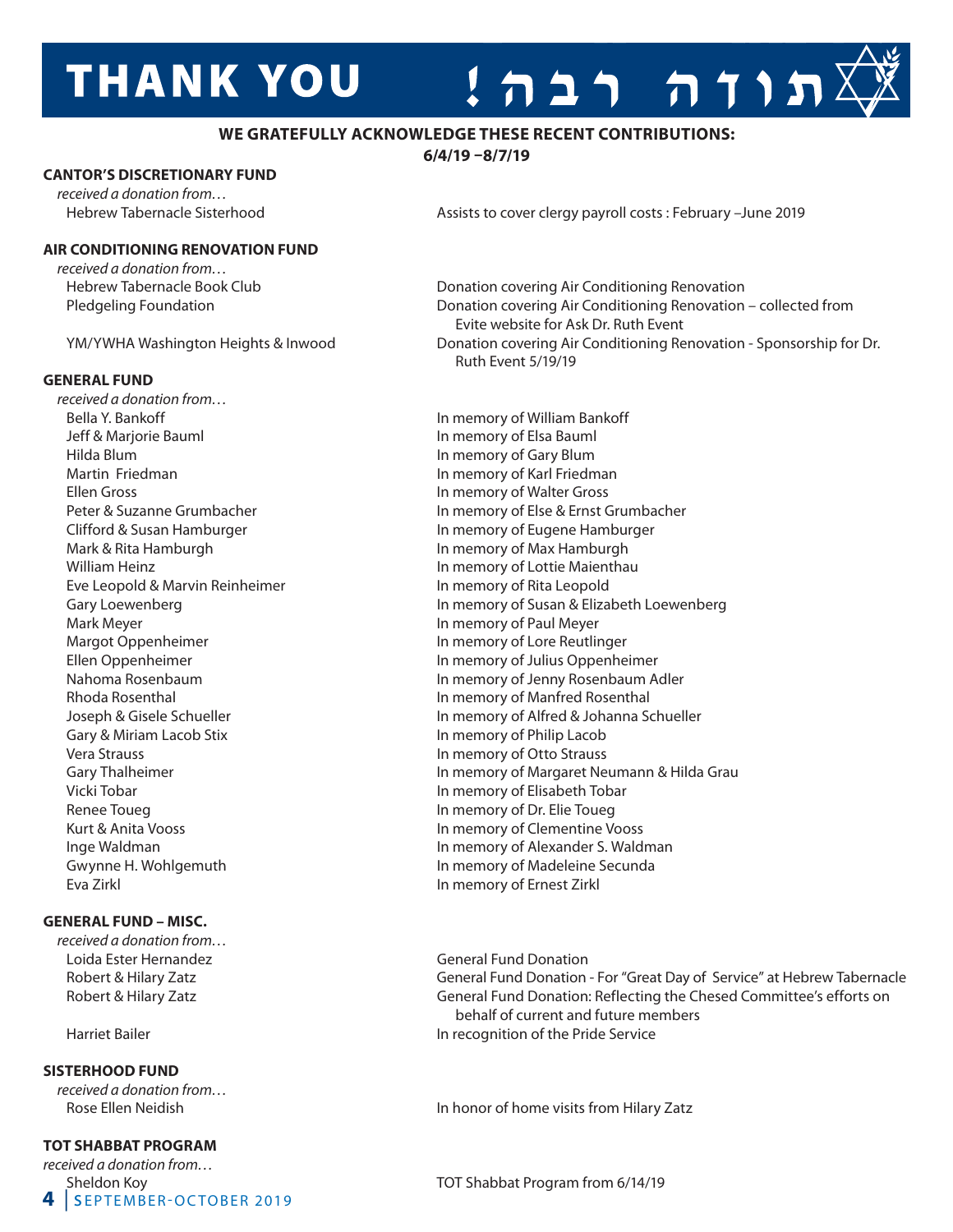# **High Holy Day Services: Year 5780**

#### *By Rabbi Jeffrey Gale*<br>ashanah and Yom Kippur *By Rabbi Jeffrey Gale*

*This year's Rosh Hashanah and Yom Kippur services are a radical*<br>departure from the ten previous High Holy Day services that I departure from the ten previous High Holy Day services that I have conducted at Hebrew Tabernacle. The following major changes have been implemented.

 1. This year, we will use the gender-sensitive version of *Gates of Repentance,* published by the Central Conference of American Rabbis. The services are generally shorter and more user friendly for the majority of our membership. Musaf services have been virtually eliminated. As male references to God are omitted, there is no longer a need for the leader to make gender-inclusive substitutions on the spot. In some instances, alternative Torah readings are used.

 2. Greater attention is being given to younger families, with morning services starting the day at 9:00 am. Tot Hashanah, which is clergy led, takes place on the morning of the first day of Rosh Hashanah. A lay-led youth service takes place on the morning of the second day of Rosh Hashanah. A creative clergy-led family service takes place on Yom Kippur morning.

 3. The professional choir has been retained for this year's High Holy Day services, with Student Cantor Robby Wittner leading us again. The type of music will be more eclectic than in previous years. Some of the German melodies of the past will be retained, but more contemporary music will be incorporated as well. There will be more opportunity for congregational participation in singing.

 4. The number of lay-readings will dramatically increase. With more congregants leading us in English readings, there will be a more communal feeling.

 5. Times of morning services have been changed. Tot Hashanah, the lay-led youth service, and the clergy-led family service all take place at 9:00 am. All adult morning services will begin at 10:30 am.

 The *Shofar* service, with our Shofar Choir, which was once the integral part of the Rosh Hashanah Musaf services, now immediately follows the Torah services.

 While the day of Yom Kippur has all of the elements of the previous years, the schedule is radically different. It is as follows:

- 9:00 Family Service
- 10:30 Adult Morning Service
- 1:00 Afternoon Service
- 3:00 Rabbi's Discussion: "Judaism and Social Responsibility"
- 5:00 Yizkor Service
- 6:00 Neilah/Havdalah
- 7:00 Approximate Finish

 The Yizkor service is longer and will include an appropriate sermon. Please note that the Yizkor service is also much later in the day and naturally leads into the Neilah/Havdalah service. The purpose is to encourage more congregants to be present for the conclusion of Yom Kippur.

 The *Avodah* and Martyrology sections, which were once part of the Yom Kippur Musaf services, have now been incorporated as part of the Yom Kippur afternoon service. The readings themselves are more spiritually uplifting than in previous years.

 All of these innovations are responses of our lay leadership and clergy to the demographic changes in the Jewish community, both at the Hebrew Tabernacle and in the Washington Heights/Inwood area. There is a desire to address the spiritual needs of an increasingly diverse, but mostly American-born, congregation while honoring and maintaining continuity with our German Jewish elders and their traditions. We welcome constructive feedback.

## **Welcome to Tot Shabbat!**

*By Laurie Slodounik, PhD, MSED A Tot Shabbat Volunteer Co-Leader*

**A** s leaders of the Tot community at Hebrew Tabernacle, we believe<br>
that Judaism can profoundly and inherently engage our youngest s leaders of the Tot community at Hebrew Tabernacle, we believe members.

 Young children's minds, hearts and bodies are "fed" best through predictable routines grounded in song, play, and sensory gratification. These are all elements integral to Jewish ritual observance.

 Every HT Tot Shabbat and celebration includes music, movement, fantasy, and food. We mix secular and traditional melodies, and English and Hebrew, to keep children engaged while introducing them to common prayers and rituals. Our hope is to instill a feeling of familiarity and comfort that will extend to the Sanctuary.

We begin every gathering with a welcome song, greeting every

child and adult by name, so that every member of our community feels seen and known.

 Tot Shabbat dates this year are: Fridays 6-7 PM Social Hall - Sept. 20, Oct. 25, Nov. 15, Dec. 13, Jan. 3 and 24, Feb. 14 and 28, March 13, April 24, May 15, June 5.

 During the High Holidays there is Tot Hashanah on Rosh Hashanah Sept. 30 - 9 AM in the Penthouse and a Family Service for all ages on Yom Kippur Oct. 9 - 9 AM in the Sanctuary.

 Our contact volunteer is HT Board Member Jen Talansky Jenlorin@hotmail.com.

Contact her to join on our email notification list.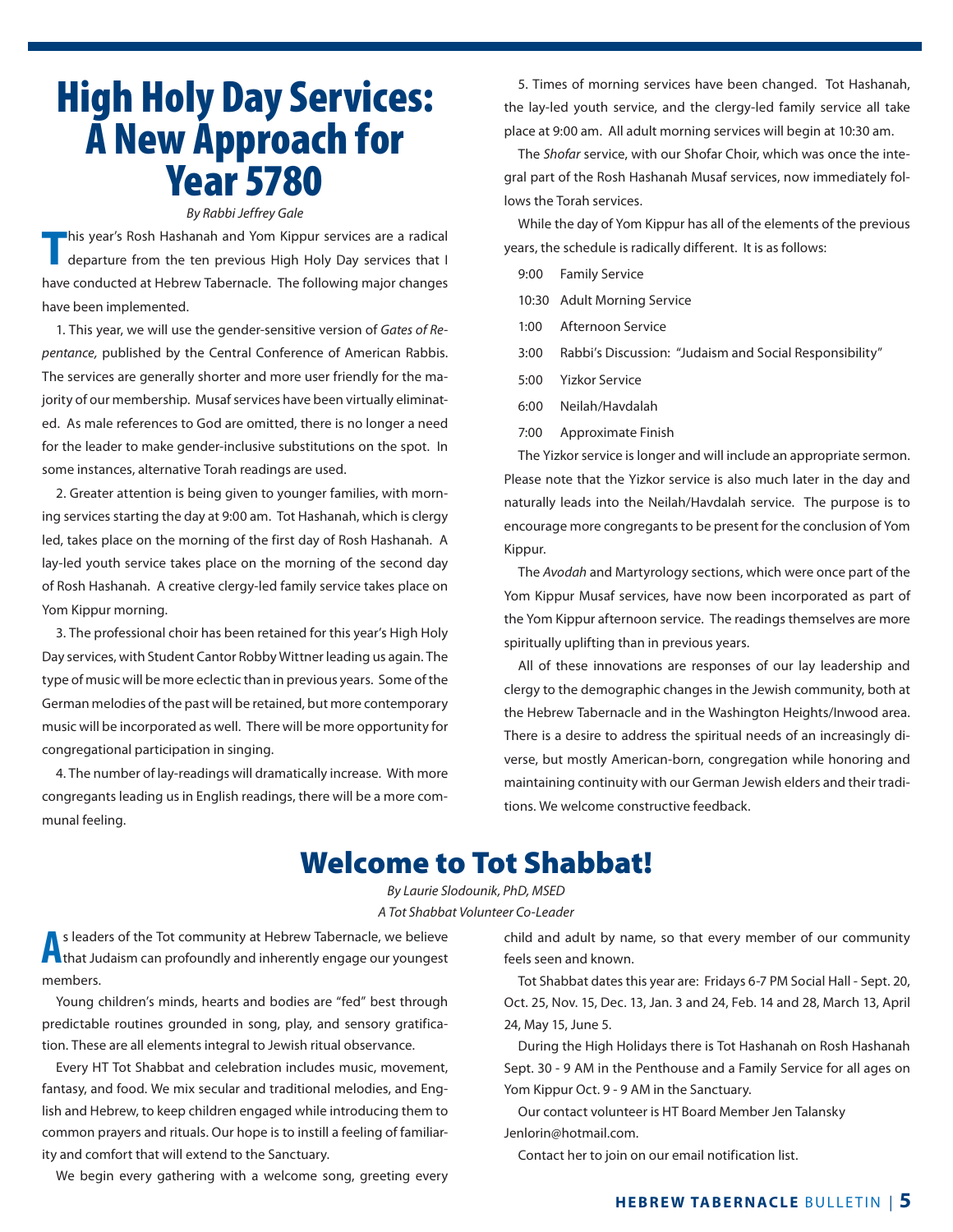#### **IN MEMORIAM**

In grateful memory of the departed whose names are taken from the records of Hebrew Tabernacle and Beth Am and which appear on a separate weekly Yahrzeit list. It is our minhag to read Yahrzeit names at the Shabbat services following the date. **If you would like a name read, please call the offi ce in the preceding week**.

#### **YAHRZEIT LIST**

**September 1-7, 2019** Martha Abraham Saul Adams Sarah Allman Leopold Althof Kenneth L. Batt Amelia Cohn Isaac Englander Anna Ossip Finestone Sadie R. Fischler Carrie Frankenthaler Armand Ginsberg Nathan Glauber Sandra Golub Frances Guthman Eva Gutmann Kate Hamburger Barbara Heiman Emma-Esther Herrmann Stephen H. Hirsch Julia Hirschowitz Hilde Jordan Isidore Karlsruher Lilli Karlsruher Ludwig Karlsruher Margarete Leiser Herta Levite Hermann Levy Sigmar Lewy Arie Liebrecht Frances Lisman Siegfried Mannheimer Margot Marcus Rose Meyerhoff Louis S. Obermeier Jacob Regensburger Dorrit Rosenstein Sonia Rutberg Seymour Schneider Gustav Schretski Walter Silverman Denny Simon Anna Stamm Daniel Steinharter Kurt Strauss Goldsmith

 Estelle Sussman Lothar Tannenwald Joseph Tobias Meta Uhlfelder Amelia Wachtel

#### **September 8 - 14**

 Ludwig Aron Ida Asch Heinrich Bloch Alma Blum Moses Boehm Gertrude Bronheim Helen Lucy Ecker Celia Sarah Edberg Dr. Betty Finkelstein Max Flehinger Otto Fried Frances Gerber Otto Goldschmitt Adele Goldstain Tillie Greenbaum Isaac Greenberg Nathan Greenberger Heinz Haas Lotte Haas Rolf Werner Heymann Erna Himmelweit Israel Henry Horowitz Ernestine Israel Erna Joseph Robert Kahn Helen Kornreich Morris Lefkowitz Paul Levy Jack H. Lowenstein Margot Marx Edith Mendel Herman E. Meyers Fanny Michael Ernest Oppenheimer Eugene Ottenheimer Lotte Regensburger Rhoda Rosenfeld Edmund Rothschild Norton Rothschild

 Joseph Salomon Charlotte Scheibe Rudolph Scheibe Naum Schub Regina Schwartz Ray Sharoff Kenneth M. Sondhelm Gerson Sonnenfeld Flora Spector Vivian Gorlin Steinhoff Henrietta Stephan George Stokes Marion Van Ments George Walzer Emil Weill

#### **September 15 – 21**

Erna Wolf

 Aaron Blum Rose Borsody Gustine Bruckman Zelda Y. Davis Ida Eberhardt Malvina Eulau Herman Farber Edith Ganzman Gertrud Goldschmidt Eric Goldsmith Lilly Graubart Bernhard Greenbaum Ben Hertzog Lee Heymann Johanna Kahn Hedwig Kaufmann Ilse Kohlman David Levy Cecile Lipkin Alice Loewkowitz David Luster Horace McCracken Gilbert Michel Elijah Mindich Gunilla Martenson Moore Frank Mosback Dan Newman Carl Ochs Pauline Oppenheimer Joseph Ritter Henry Rosenow Julius Rutberg Kurt Schloss Sofie Schneider

 Dorothy Silver Frieda Sokolowski Regina Sonnenfeld Leopold Stern Ethel Stertz Emanuel Strauss Isfried Strauss Eidel Strisower Adolph Wolff Michael Wolff

#### **September 22 – 28**

 Siegfried Bachenheimer Meyer Bialos Arthur Blumenthal Emanuel Cohn Israel Collin Joseph Ehrenreich Hanni Elias Morris A. Engel Theodor Flatauer Raymond Fleishman Wally Freyer Isaac Fuld Erwin Fuss Rose Glickman Paul Gottschalk Dr. Samuel Graff Lilly Gryler William B. Irell Alice Kassel Julius Kaufmann Tillie King Adele Kollman David Lazar Sara Lederman Sara Lederman Richard Levy Theo M. Lorch Charles Lowen Anna Meseritz Leopold Meyer Hans van Moelken Joseph Ornstein Marianne Osers Dr. Nathan Roos Mordechai Rosenberg Peter Rosenthal Seymour Roth Isidor H. Scheirer Aaron Scheuer Continued on page 7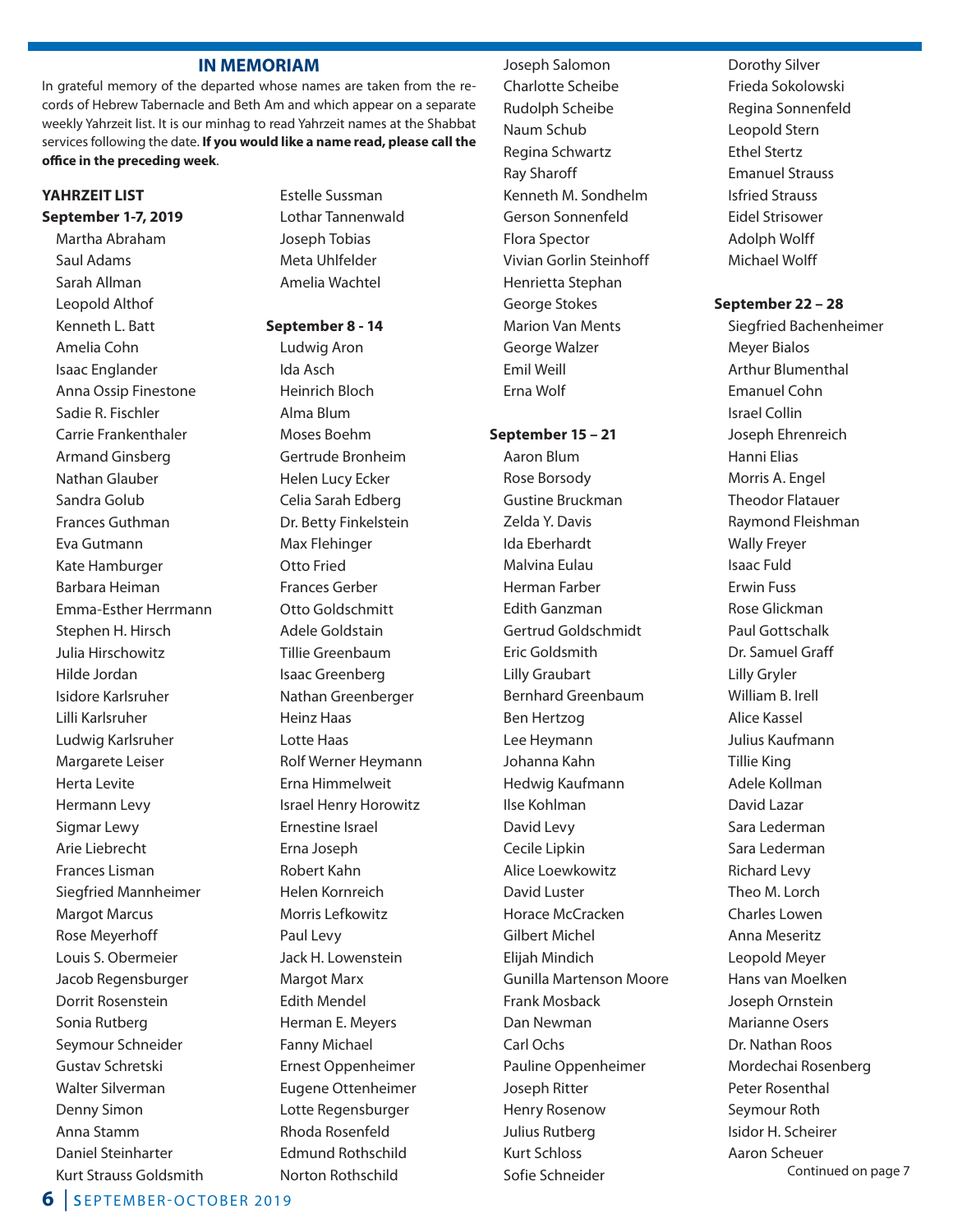#### **YAHRZEIT LIST**

*Continued from page 6* Joseph Schwartz Else Seligmann Hermann Seligmann Rae Stream Else Warms Robert Wiener Judy Wingard

#### **September 29 – October 5**

 Minnie S. Appel Leopold Baer Leon Berger Ida Blumenkranz Julius Briskie Julius Buchdahl Tessy Buchdahl Minnie Cohen Morris Collin Byrdie Davis Georg Elias Martha Elias Orah Elias Richard Erle Anna Fraenkel Adolph Frank Danny Frank Jacob Frankel Samuel Glassman Theodore Goodkind Amalie Greenbaum Marion Hahn Karl Hamlet Leo Hanau Morris Hart Emil Hartog Sigmund Herz Max Heymann Albert, Frieda, Carlo Josephs Hugo, Erna, Helga Josephs Jane L. Kaufman Simon Kestenbaum Michael Lehman Alfred & Auguste Levi Selma Manheimer Paula Marx Alfred Meyer Paula Meyer Klara Oppenheimer Herta Pertiller Adolf Pollack

#### Adolf Reiner Gustav Reis Ita Rosenberg Dr. Siegmund Rothschild Frances Rothschild Jacob Samuels Frank A. Sanders Jacqueline Schonholtz Rose Schuster Leo Schwartz Albert Schwartzburt Elvin J. Schwarzbaum Rosalie Seideman Hilla Simon Dr. Charles Spiegel Rabbi Julie Spitzer Gertrud Stadthagen Hilde Steinhardt Fred Strauss Flora Walter Pearl Weinman Artur Westheimer Frank Wittner

**October 6 – 12**

 Charlotte Wolff Hugo Wolff

 Mildred Austern Bertha Barber Dr. Siegfried Beckmann Harry L. Blum Margot Bodenheimer Brenda Munz Brienza Rosa Cohn Sylvia Crystal Sarah Dlugatch Herbert Ferber Patrick J. Flanagan Herman Fraenkel Werner Fraenkel Max Frank Pauline Frant Ilya Godin Mary Graham Nathan Gruenewald Stanley Haft Josef Hanauer Sydne Eckstein Harris Marcus Hertz Margit Hirsch David S. Hirschfeld David Hoexter

 Fred L. Joseph Lina Kassel Ludwig Katz Evelyn Klinger David Lauber Hulda Levy Fred Meyerhoff Leo Mosback Gertrude Myers Dr. Oscar Nussbaum Marta Oppenheimer Amelia Ornstein Wilhelm Ottenheimer Kathe Pollak Rosie Pollak Jacob Rishik Ethel Irene Rook Elisabeth Roos Hugo Rosenfeld Mathew Shepherd Solomon Sichel Walter Simons Arthur Stein Ida Sternfels Robert Stix Max Tuerkheimer Ezra Wieser

#### **October 13 – 19**

 Rita Alpert Henrietta Berger Miriam Deutsch Fanny Eysler May Farber Siegfried Frank Harry Frolich Clara Ganzman Imre Gestely Edward Gradess Abraham Greenberg Edith Haas Gregory Habermann Caroline Hecht Margaret Heiman Bertha Hertz Ernst Heumann Gertrude Hirsch Martin Hirsch Bertha Hofmann Regina Hofmann Daniel Horowitz Ruth Jost

 Sarah Jutkowski Leon Klinger Berta Kuba Herman Lass Lena Lefkowitz Frieda Levy Herbert Lichtenstein Fred Lipner Esti Loeble Harry Mandelbaum Morris Moss Sam Muenzer Margot Munz Vally Ollendorff Morris Oppenheimer Martha Ottensooser Helen Piasecki Rev. Abraham Reser Irene Rollman Gerda Ruwalski Melvin Scheuer Alfred Schueller Otto Schwarz Ludwig Sinsheimer Adele Sostman Jacob Spector Julius Joe Stern Marianne Ultmann Norbert D. Warren Sarah Wecker William Weinberg Samuel A. Wohlgemuth Leon Zellner

#### **October 20 – 26**

 Gertrude Baer Anton Bauml Nuta Bery-Chmukh Sarah Briskie Jacob Cohen Fritz Ehrenreich Herbert Ehrlich Dr. Siegfried Elias Rev. David Epstein Emanuel Eschelbacher Leona Finestone Ilsemarie Fleck Hedwig Frank Felix Freilich Dr. Walter Getreuer Jerome Glauber Continued on page 8

**HEBREW TABERNACLE BULLETIN | 7**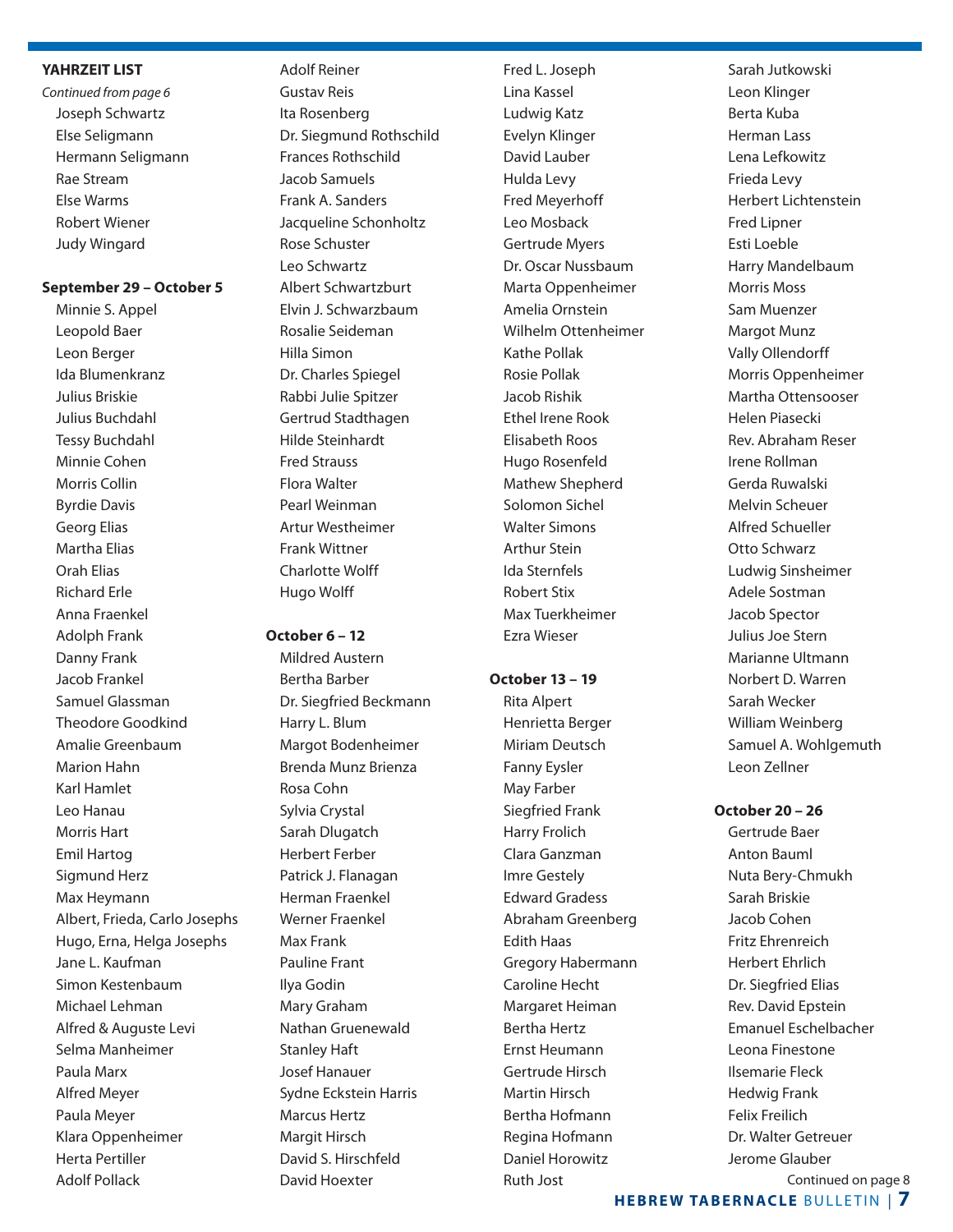#### **YAHRZEIT LIST**

*Continued from page 7* Arthur Goldschmidt Walter Gunther Gertrude Haimann Werner Hamlet Elly Hirsch Millie Hirsch Samuel Hirsch Sophia Horowitz Emil Kahn Fred Kahn Stephen Kahn Helma Katz Johanna Katz Elizabeth Kunz Meyer Gus Lowenthal Gertrude Metzger Molly Nadelman William Nathanson Simon Neumann Vera Oppenheim Jacob L. Phillips Curt Pollak

 Paula Rosenthal Richard Rosenthal Louise Salomons Cecilia Schwartz Lillian Secunda Selma Spiegel Leo Stiefel Marga Stoerger Dr. Curt Strauss Karola Strauss Paul Strauss Albert L. Sussman Vivian Taber Elizabeth Tuerkheimer Dr. Frederick J. Wachsner Blanche Walter Paul Weil

**October 27 – November 2**

 Stanley Adelman Samuel J. Appel Walter Barton Arthur Berg Fred Bern

## **Sukkah - building**

#### *by John Authers*

**T** he time is fast approaching when we can all make a Sukkah. If anyone has ever seen the scene in the movie Witness where the Amish community build a barn together, you will get the general idea. It's teamwork, teamwork, teamwork, and quite a lot of fun.

 The HT Sukkah was created by an architect many years ago, and comes disassembled in a series of big pieces. Putting it together is like a giant exercise in Meccano or Lego, and it takes a matter of hours. Meanwhile, the kids are making the decor, with gluesticks and markers at the ready, for the moment when the time comes to decorate it.

 To round off a great afternoon, everyone gets to pile up greenery on the roof, while numerous passers by on Fort Washington Avenue look on agog. And there's pizza for all the troops at lunchtime.

It's fun. Don't miss it this year!



**8** | s EPTEMBER-OCTOBER 2019

 Betty Bodenheimer Jean Boehm Leopold Cahn George Charig Paula Deman Stephen Fleck Sari Frank Winston Werner Frank Regina Landau Freeman Else Friedman Rosa Ganz Fred Gluck Meta Goldmann Paul Hahn Rose Hanau Renate Heiman Gertrude Heller Alice Hertz Ludwig Heymann Charles Hymes Hannah Jacob Morris Kahn Irma Knoepfler Frank Koerpel

 Alex Kopydlowski Jesse Kutell Leopold A. Levison Augusta Levy Lillie Machlis Bella Mandelsberg Claire May Alphons Mayer Clara Mayer Joseph Merber Theodor Morgenroth Alfred Muir Benjamin Oberst Yetta Rothschild Eugene F. Rubino Lino Saez Rosalind Salomon Lilly Sandel Florence Scheer Gladys Sharoff Lydia Tislowitz Herta Westheimer

## **Join Our Hebrew School Community!**

*by Loren Christian*

**F F** or our family, this school year will bring changes. A new school **F** for both kids. But I'm also happily looking forward to getting back or our family, this school year will bring changes. A new school into the Hebrew School routine at Hebrew Tabernacle. The kids have missed their Hebrew School friends and I've missed the amazing parent community at holidays and Family Services.

 Hebrew School begins on September 16th & 18th and is a welcoming and exciting home for Reform Jewish families. Whether it's in the classroom, decorating the Sukkah, dancing on Simchat Torah or delighting in the tables full of Menorahs at the Hanukkah service, I could not ask for a better Hebrew School for our kids. The once-a-month Family Services make coming together for Shabbat easy and joyful. The service includes a presentation by students and a community meal after.

 It's easy to get registered. Ask us about how we can help your child travel from school to Hebrew School this year. And please bring the whole family to our first Family Service of the year on Friday, September 27, at 6:30 pm in the Sanctuary. Hope to see you soon!

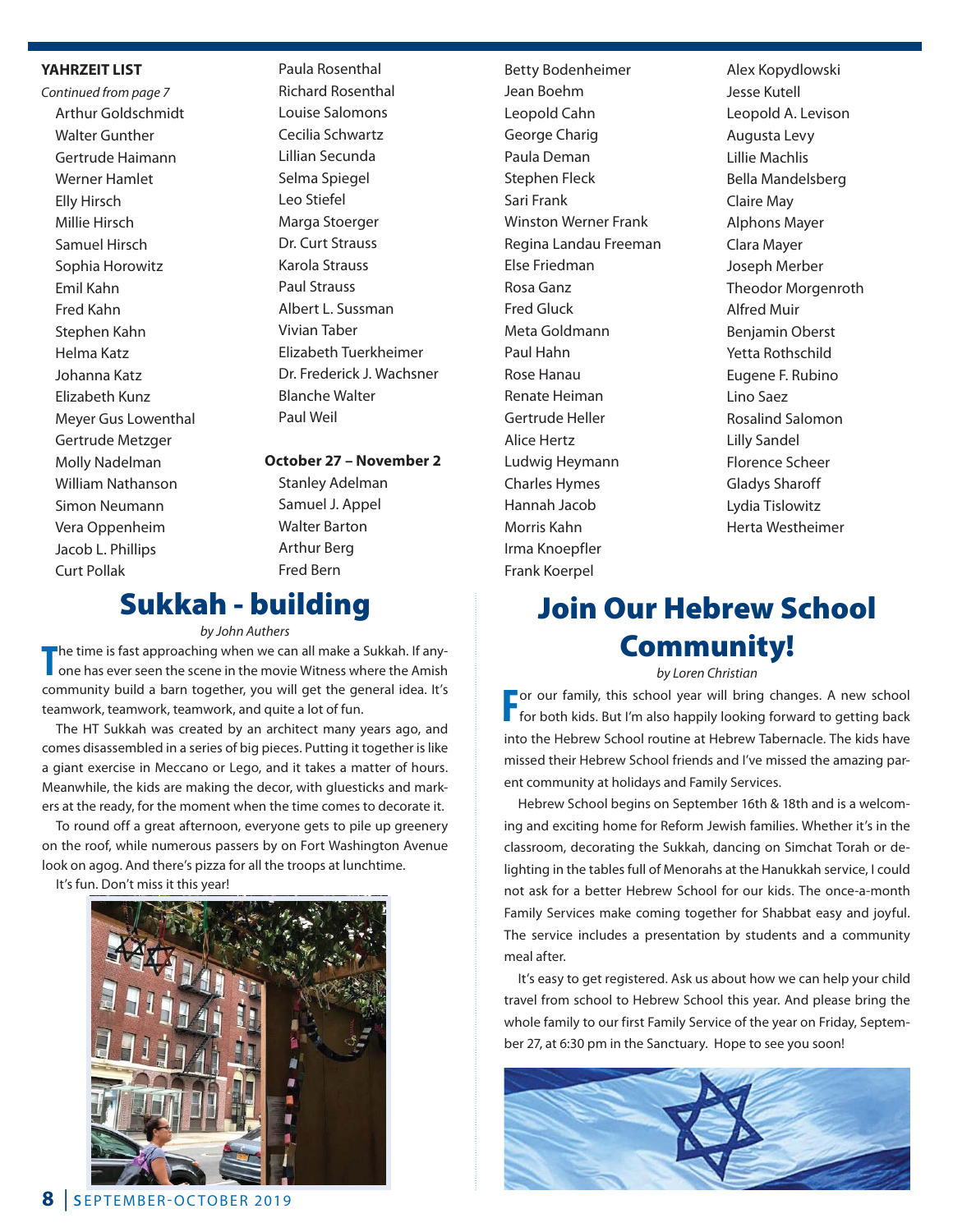## **Commission a Bookplate for Our New Reform High Holiday Siddur!**

**W**e have a beautiful opportunity to welcome our new Reform High Holiday prayer books by commissioning a bookplate "In Honor of" someone important to us or "In Memory of" someone dear to us. For a <sup>\$</sup>36.00 donation, you can have a bookplate like the ones below filled in and affixed to one of our new siddurim. These copies of The Gates of Repentance have been donated by Harriet Gellert's synagogue, Temple Isaiah of Great Neck, and by another synagogue through the offices of Dr. Ralph Selig.

 You can send a check to the Office, with a note on your bookplate dedication, or donate online (using the Comment section to specify "Bookplate" at our website).

 It will be special to see your names in our new books during the Days of Awe. Some examples of past donations:

> **Presented to Laura Meltzer on her Bat Mitzvah April 16, 2005— 7 Nisan, 5765**

**Donated to the Hebrew Tabernacle Congregation by Michael, Melanie and Julia Klein**



**In memory of Henry & Phyllis Taylor**

"Hebrew Tabernacle members are invited to become volunteer curators for the Hebrew Tabernacle's Armin and Estelle Gold Wing art gallery. Learn on the job. New art exhibit every two months. Help select artists, design fliers, put up and remove exhibits, provide artist's reception, and publicize event.

 Contact Diana, Harriet or Regina. See Bulletin for contact information."

Hebrew Tabernacle Book Club



## **A New Year Filled with Great Books Awaits at the Hebrew Tabernacle Book Club**

**THE COMMON TRIVER THERE COOK CITY**<br>The Hebrew Tabernacle Book Club welcomes all avid readers in the<br>community to join us in lively discussion each month. We meet at he Hebrew Tabernacle Book Club welcomes all avid readers in the the Hebrew Tabernacle on Wednesday evenings from 7 to 8:30 p.m.

 In July we shared our thoughts on Nathan Englander's novel, Kaddish.com. August's selection was The Coffee Trader, historical fiction set in 17th-century Amsterdam, by David Liss.

 The September 25 choice will be the memoir, The Strangers We Became: Lesson in Exile from One of Iraq's Last Jews, by Cynthia Kaplan Shamash. On October 16 we'll be delving into a literary mercy mission experience with Aaron Lansky's autobiographical Outwitting History: The Amazing Adventures of a Man Who Rescued a Million Yiddish Books.

 Please check the Hebrew Tabernacle website for updates. Other questions and suggestions? Please contact convener Susan Gellert at susan\_gellert@yahoo.com.



Dear Hebrew Tabernacle Members,

You are receiving this edition of the Bulletin electronically unless we have received a request to send a hard copy through the mail. If you would like to receive a hard copy, we ask that you subscribe by sending a <sup>\$</sup>5 contribution to The Bulletin Fund (if you have not already done so). We also ask that you consider contributing to The Hebrew School Scholarship Fund and the Senior Citizens Support Fund. Please make checks out to Hebrew Tabernacle and write the name of the Fund in the Memo line. *Thanks for your support!*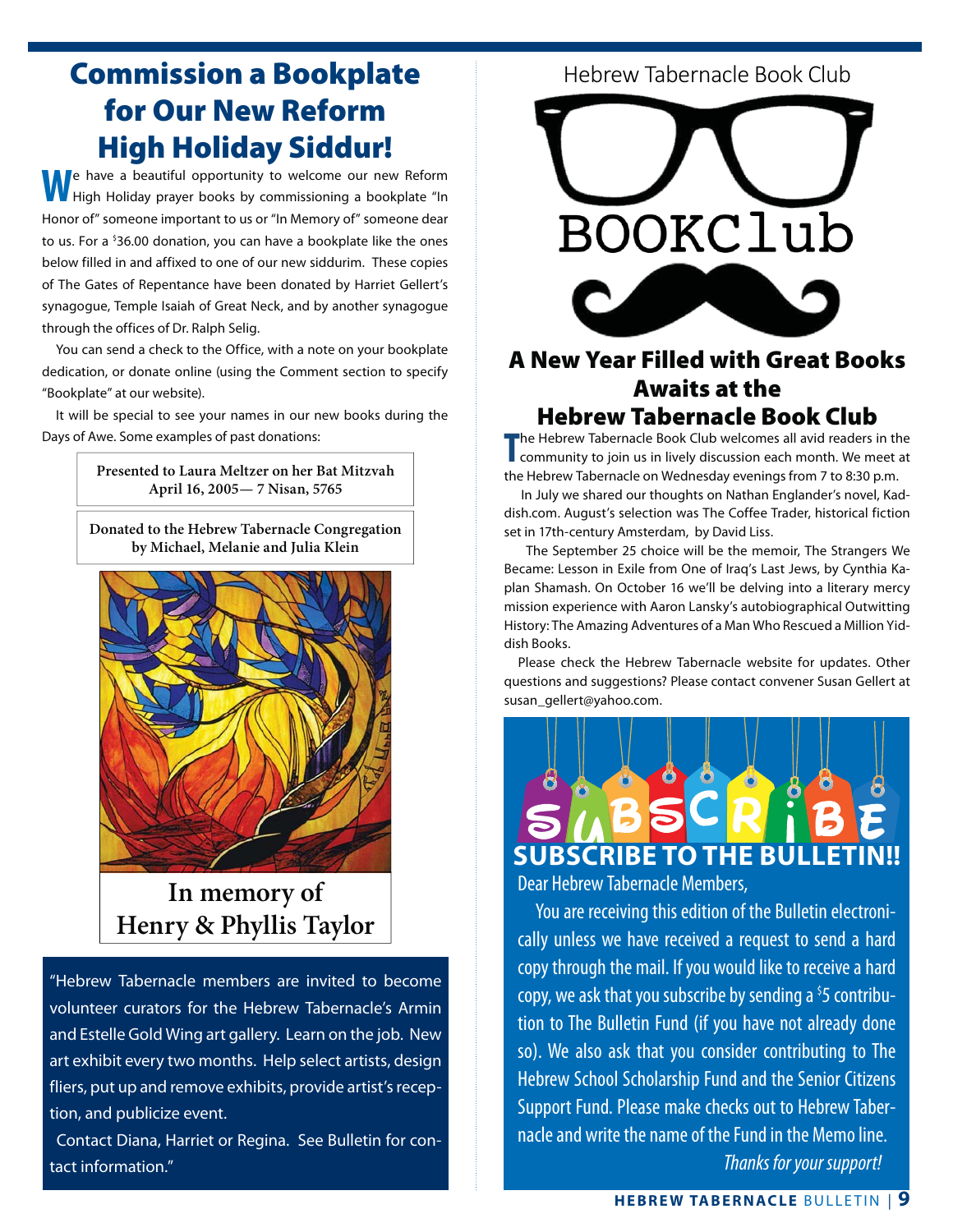## The Hebrew Tabernacle's Armin and Estelle Gold Wing Gallery September-October, 2019 Exhibit **MARTA BLAIR LAYERED FRAGMENTS OF TIME AND MATERIAL**



"My paintings are an open surface for constant transformation; layered fragments of time and material collaging together as life itself, with the complexity of unpredictable events but also with the intentional and somehow contained fluidity that ultimately shapes our lives."

Marta was born in Medellin, Colombia and moved to NYC in 1997. She has a degree in Fine Arts from the



Ink, acrylics and paper on canvas, 24" x 24" 2018

National University of Colombia and a Bachelors in Fine Arts in Graphic Design. She has lived in Inwood for the past eight MartaBlair.com years.



### **ARTIST'S OPENING RECEPTION**

**SATURDAY, SEPTEMBER 7**  $Noon - 1:30 PM$ 

> (begin with Sabbath **Services at 10 AM)**

**Exhibit closes 10-30-19** 

Small wood panel, 2018

**Hebrew Tabernacle's Armin and Estelle Gold Wing Art Gallery** 



551 Ft. Washington Ave. @ 185 St. NY, NY 10033 HebrewTabernacle.org 212-568-8304 Free admission Open Mon, Wed, Fri, 9:30 am - 4:45 pm Open some evenings, weekends after services, and by appt. with artist. Wheelchair accessible. **Volunteer Curator: Regina Gradess**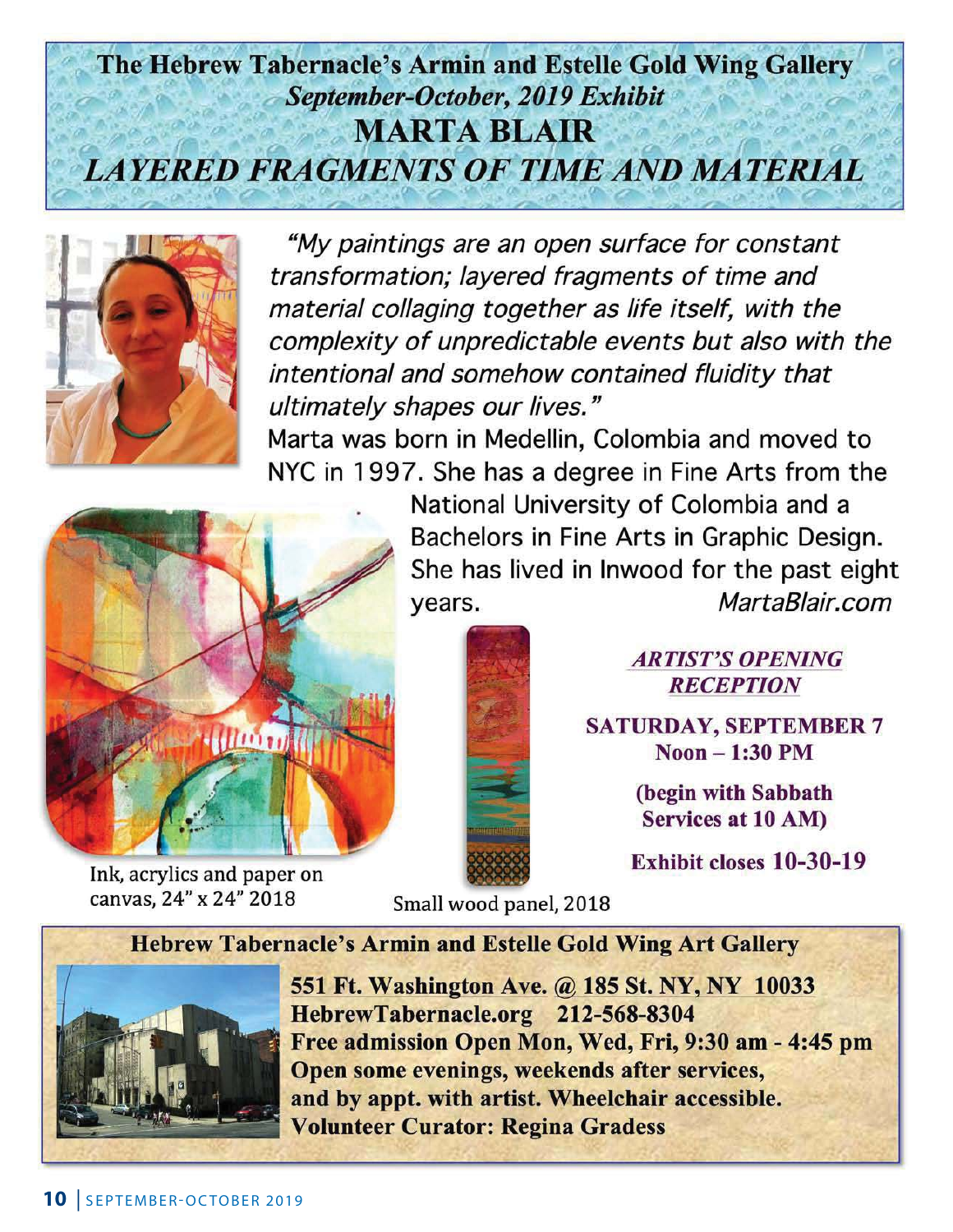# <u>र्दूट २५ अधिक प्रकारित Take Action on Climate Change</u><br>Your Donations Can Help Tabernacle Go Green!

**M** any of us try, as individuals, to reduce our carbon footprint. Now,  $\sum_{\text{as a syna} }$  synagoque community, we have an opportunity to reduce as a synagogue community, we have an opportunity to reduce our entire building's carbon footprint. We can try to limit global warming by replacing our wasteful, Freon air conditioning system with an efficient and ecological new system. For the stry, as individuals, to reduce our carbon footprint. Now, **Society Can Help Tabers Can Help Tabers Co** G<br>Capt in Leviticus of the shmitta (sabbatical) year. Every se

## **Did you know buildings are the greatest source of NYC**

**greenhouse gas emissions?** New York City's buildings produce 67% of the total -- more than twice that of the transportation sector -- according to a 2015 report by the Mayor's Office. In addition, our old system runs on Freon, an ozone-depleter that was banned from new cooling systems in 2010, and whose production and import is set to end next year. This change will also lower our utility bills.

One foundation for the Jewish commitment to ecology is the con-



## **Rummage Sale is Coming Soon!**

Save These Dates: **Sun. & Mon., Dec. 8 & 9, 2019**

### Volunteer Set up on **Saturday, December 7, 2019**

*Donate your time and your merchandise to help make our rummage sale the most successful ever!* cept in Leviticus of the shmitta (sabbatical) year. Every seven years the land must rest (and all human debts are forgiven!). If you ceaselessly maximize production and profit, natural and human disasters will ensue. This biblical list is all too familiar from the daily reports on the impact of global warming: plagues, droughts, famines, floods and mass migrations.

**EXECTS IN THE STATE OF STATE PROPERTIES IN THE STATE OF STATE IT IS PASS.**<br>It is past time that we gave Washington Heights a "rest" from our Freon-based AC system. The engineer we hired to design our new cooling system is finishing his report so we can solicit bids for installing our new AC. We have secured almost 2/3 of the funds required, and we will apply for some public financing that supports NYC buildings in going green. But we need your donations, as well. GIVE GEN-EROUSLY to the Building/AC Fund if you love the planet, our neighborhood and our synagogue! It's a mitzvah that is as old as the Torah.



## **Beautiful Cemetery Plots Available from Hebrew Tabernacle**<br>**I Tebrew Tabernacle** owns a group of burial plots at the Cedar Park

**HEBREW CHANGE CONSTRANS**<br>
Cemetery in Paramus, NJ, which is only a short drive from our neighborhood. Our synagogue is able to make these available to members (at a reduced price), as well as to non-members. Many past and present Hebrew Tabernacle members have purchased individual and family graves at Cedar Park through the congregation. We still have plots available, and we encourage members of our community who may be engaged in end-of-life planning to contact us if they want to learn more about this choice. Please contact our office at (212) 568 8304 or HToffice@nyc.rr.com.